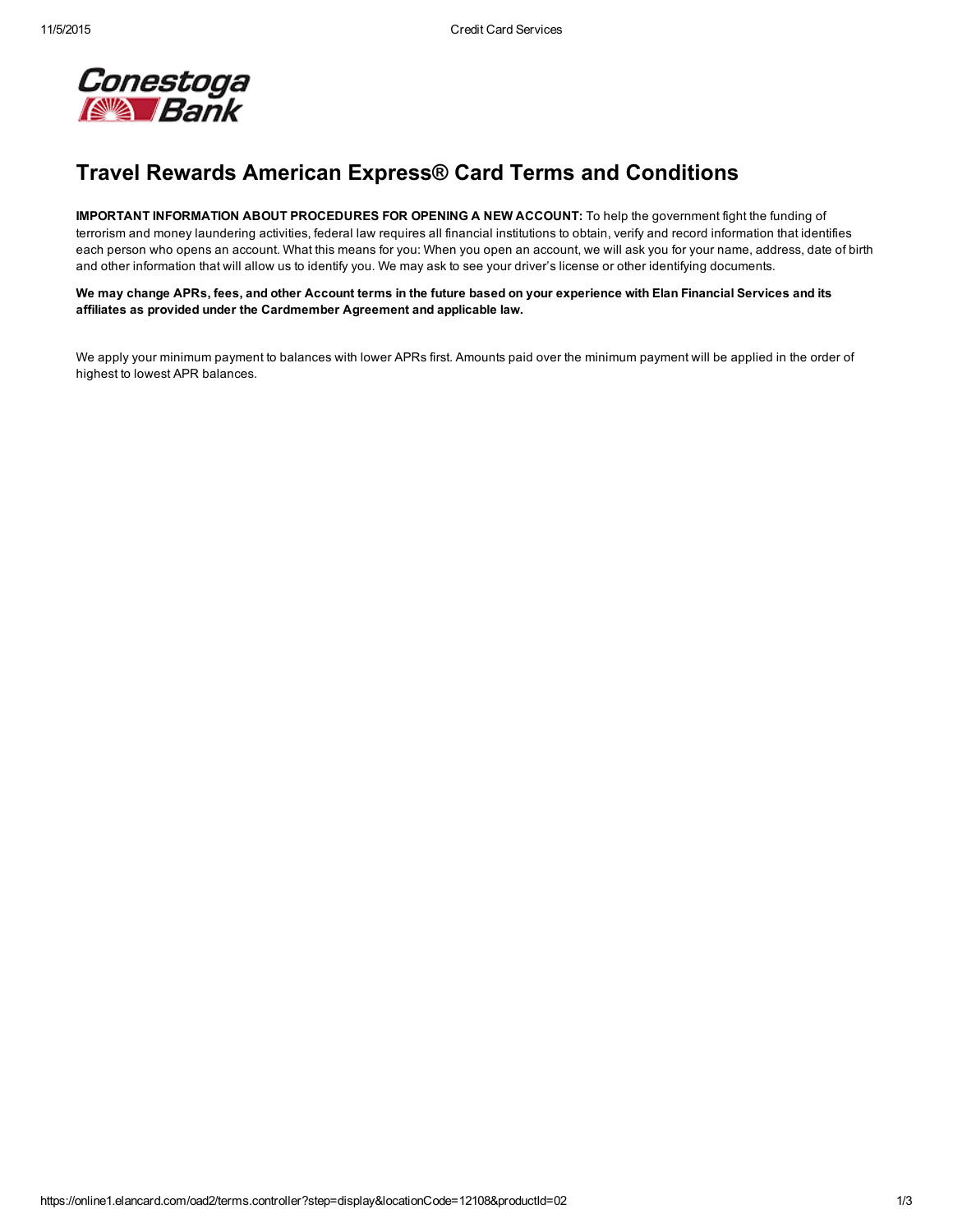## Disclosure of Credit Card Terms

| <b>Interest Rates and Interest Charges</b>           | Travel Rewards American Express® Card                                                                                                                                                                                                                                                                            |
|------------------------------------------------------|------------------------------------------------------------------------------------------------------------------------------------------------------------------------------------------------------------------------------------------------------------------------------------------------------------------|
| Annual Percentage Rate (APR) for<br><b>Purchases</b> | Travel Rewards American Express®: $\mathbf{0\%}$ introductory APR for the first 6 billing cycles. After<br>that.<br>$11.99\%$ to $22.99\%$ based on your creditworthiness when you open your account.                                                                                                            |
|                                                      | This APR will vary with the market based on the Prime Rate.                                                                                                                                                                                                                                                      |
| <b>APR for Balance Transfers</b>                     | Travel Rewards American Express®: 0% introductory APR for the first 6 billing cycles for<br>balances transferred within 186 days from account opening. After that,<br>11.99% to 22.99% based on your creditworthiness when you open your account.<br>This APR will vary with the market based on the Prime Rate. |
| <b>APR for Cash Advances</b>                         | Travel Rewards American Express®: 23.99%                                                                                                                                                                                                                                                                         |
|                                                      | This APR will vary with the market based on the Prime Rate.                                                                                                                                                                                                                                                      |
| <b>Penalty APR and When it Applies</b>               | Not applicable                                                                                                                                                                                                                                                                                                   |
| How to Avoid Paying Interest on<br><b>Purchases</b>  | Your due date is 24 - 30 days after the close of each billing cycle. We will not charge you interest<br>on purchases if you pay your entire balance by the due date each month.                                                                                                                                  |
| Minimum Interest Charge                              | If you are charged interest, the charge will be no less than \$2.                                                                                                                                                                                                                                                |
| For Credit Card Tips from the                        | To learn more about factors to consider when applying for or using a credit card, visit the website<br>Consumer Financial Protection Bureau of the Consumer Financial Protection Bureau at http://www.consumerfinance.gov/learnmore                                                                              |
| Fees                                                 | Travel Rewards American Express® Card                                                                                                                                                                                                                                                                            |
| <b>Annual Fee</b>                                    |                                                                                                                                                                                                                                                                                                                  |
| Annual Membership Fee                                | \$95                                                                                                                                                                                                                                                                                                             |
| <b>Transaction Fees</b>                              |                                                                                                                                                                                                                                                                                                                  |
| <b>Balance Transfer</b>                              | Either 3% of the amount of each transfer or \$5 minimum, whichever is greater.                                                                                                                                                                                                                                   |
| Convenience Check Cash Advance <sup>1</sup>          | Either 3% of the amount of each advance or \$5 minimum, whichever is greater.                                                                                                                                                                                                                                    |
| Cash Advance ATM<br>I۰                               | Either 4% of the amount of each advance or \$10 minimum, whichever is greater.                                                                                                                                                                                                                                   |
| Cash Advance<br>۱.                                   | Either 4% of the amount of each advance or \$10 minimum, whichever is greater.                                                                                                                                                                                                                                   |
| Cash Equivalent Advance<br>۱.                        | Either 4% of the amount of each advance or \$20 minimum, whichever is greater.                                                                                                                                                                                                                                   |
| Overdraft Protection <sup>2</sup>                    | \$10                                                                                                                                                                                                                                                                                                             |
| Foreign Transaction                                  | None                                                                                                                                                                                                                                                                                                             |
| <b>Penalty Fees</b>                                  |                                                                                                                                                                                                                                                                                                                  |
| Late Payment                                         | Up to $$38$                                                                                                                                                                                                                                                                                                      |
| <b>Returned Payment</b>                              | Up to \$35                                                                                                                                                                                                                                                                                                       |
| Overlimit                                            | <b>None</b>                                                                                                                                                                                                                                                                                                      |

How We Will Calculate Your Balance: We use a method called 'average daily balance (including new purchases)'. See this account agreement for more details.

Billing Rights: Information on your rights to dispute transactions and how to exercise those rights is provided in your Cardmember Agreement.

The information about the costs of the card described in this application is accurate as of 11/2015. This information may have changed after this date. To find out what may have changed, call us at 1-866-323-3587 (We accept relay calls) or write to us at P.O. Box 6354, Fargo, ND 58125-6354.

<sup>1</sup>Not all products receive Convenience Checks.

<sup>2</sup>Not all products offer Overdraft Protection.

Notice to New York Residents: You may contact the New York State Department of Financial Services by telephone at (800)342-3736 or visit its website at [www.dfs.ny.gov](http://www.dfs.ny.gov/) for free information on comparative credit card rates, fees and interest-free periods.

Notice to California Residents: An applicant, if married, may apply for a separate account.

Notice to Married Wisconsin Residents: No provision of any marital property agreement, unilateral statement under section 766.59 of the Wisconsin statutes or court decree under section 766.70, adversely affects our interest unless we, prior to the time the credit is granted or an open-end credit plan is entered into, are furnished a copy of the agreement, decree or court order, or have actual knowledge of the adverse